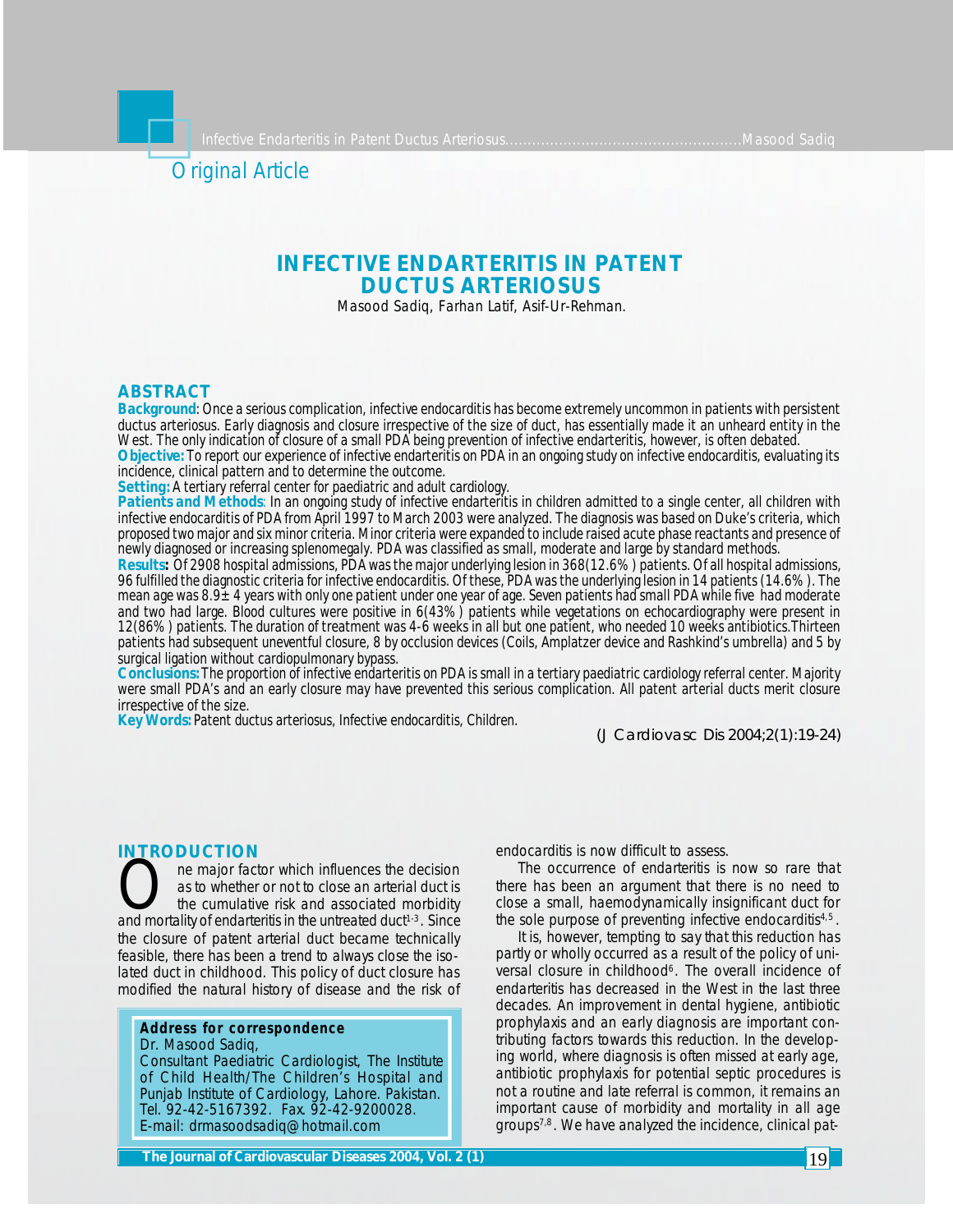tern, and outcome of endarteritis on PDA over a six-year period in an ongoing study on infective endocarditis at our center. This may answer some of these important questions on the issue of duct closure at an early age irrespective of its size.

# **MATERIALS AND METHODS**

All patients under the age of 16 years admitted to a single tertiary referral center were included in this prospective study on infective endocarditis.

The study period was between April 1997 and March 2003.

For diagnosis of infective endocarditis, we used the Dukes<sup>9</sup> criteria proposed by Durack et al in 1994 with inclusion of two additional minor criteria. As proposed in Dukes criteria, three diagnostic categories were defined by combining these criteria. In addition to the criteria proposed by Durack, we included two more minor criteria: newly diagnosed or increasing splenomegaly and raised acute phase reactants. Presence of splenomegaly is a non-specific finding and may be present in upto 5% of normal children in a country like Pakistan where malaria is endemic. It was taken as minor criteria only if it was not known to be palpable before the episode or an increase in size was clearly documented clinically and on abdominal ultrasound. A rise in acute phase reactants like erythrocyte sedimentation rate or C-reactive protein is again non-specific. ESR may be falsely low in the presence of heart failure. Absence of a rise in ESR or CRP has a negative predictive value in diagnosis of infective endocarditis. Raised ESR and CRP were taken as minor criteria in the absence of an extra cardiac infection.

All patients had three to five sets of blood cultures. In patients receiving antibiotics before arrival, antibiotics were stopped for at least forty-eight hours before they were re-cultured. In very sick patients presenting acutely, blood cultures were taken at admission and antibiotics started. Bloods tests were also done routinely for hemoglobin estimation with hematocrit and peripheral blood picture, total and differential white cell count, acute phase reactants like ESR and CRP, electrolytes, renal function tests like urea and creatinine, Rheumatoid factor and liver functions. Serology was done where necessary. Urine tests for microscopic hematuria and chest X-rays were done routinely.

Three operators experienced in paediatric echocardiography performed echocardiography. Vegetations were defined as typical if a mobile echo-dense mass was found attached to valves or their supporting structures or in path of turbulent jet of blood passing through PDA. The number and nature of antibiotics used, their dosage and duration were carefully recorded. The outcome of medical treatment and any complications were also recorded.

PDA was classified as small, moderate and large by standard methods. In 5 patients the family knew the diagnosis of PDA while another 3 were known to have a heart murmur although exact diagnosis was not made. Endarteritis was the first presentation in the remaining 6 patients, as diagnosis had not been made in the past.

On completion of antibiotic course, all children underwent PDA closure with timing and mode of closure dependent upon hospital resources and the presence or absence of vegetation at the end of antibiotic treatment and choice of the family.

### **RESULTS**

A total of 2908 children under 16 years of age were admitted in the paediatric cardiology unit over the sixyear study period. These also included patients admitted electively for surgery. Of these all, 96 fulfilled the diagnostic criteria for infective endocarditis giving an incidence of 33 patients per thousand hospital admissions. Of 2908 hospital admissions, PDA was the major underlying lesion in 368(12.6%) patients. Of all patients with infective endocarditis, PDA was the underlying lesion in 14(14.6%) patients. There were 4 boys and 10 girls. The age at diagnosis ranged from 9 months to 16 years (mean 8.9 years $\pm$ 4 years). Of these 14 patients treated for endarteritis on PDA, 12 had clinically definite diagnosis while 2 had possible infective endocarditis.

| <b>Clinical Symptom</b> | <b>Number</b>  | Percentage |
|-------------------------|----------------|------------|
| Fever                   | 14             | 100        |
| Cough                   | 6              | 43         |
| Arthralgia              | $\overline{2}$ | 14         |
| <b>Chest Pain</b>       | $\mathfrak{D}$ | 14         |
| Abdominal Pain          | っ              | 14         |
| Shortness of breath     |                | 43         |
| Poor appetite/malaise   | 8              | 5          |

# **Table 1 Clinical findings -Symptoms**

# **Table 2 Clinical findings –Signs**

| Sign                 | <b>Number</b> | Percentage |
|----------------------|---------------|------------|
| <b>Heart Murmur</b>  | 14            | 100        |
| Marked Pallor        |               | 50         |
| <b>Heart Failure</b> | 3             | 21         |
| Splenomegally        | 6             | 40         |
| Clubbing             |               |            |
| Embolism             |               |            |
| Pericarditis         |               | Ω          |
| Petichae             |               |            |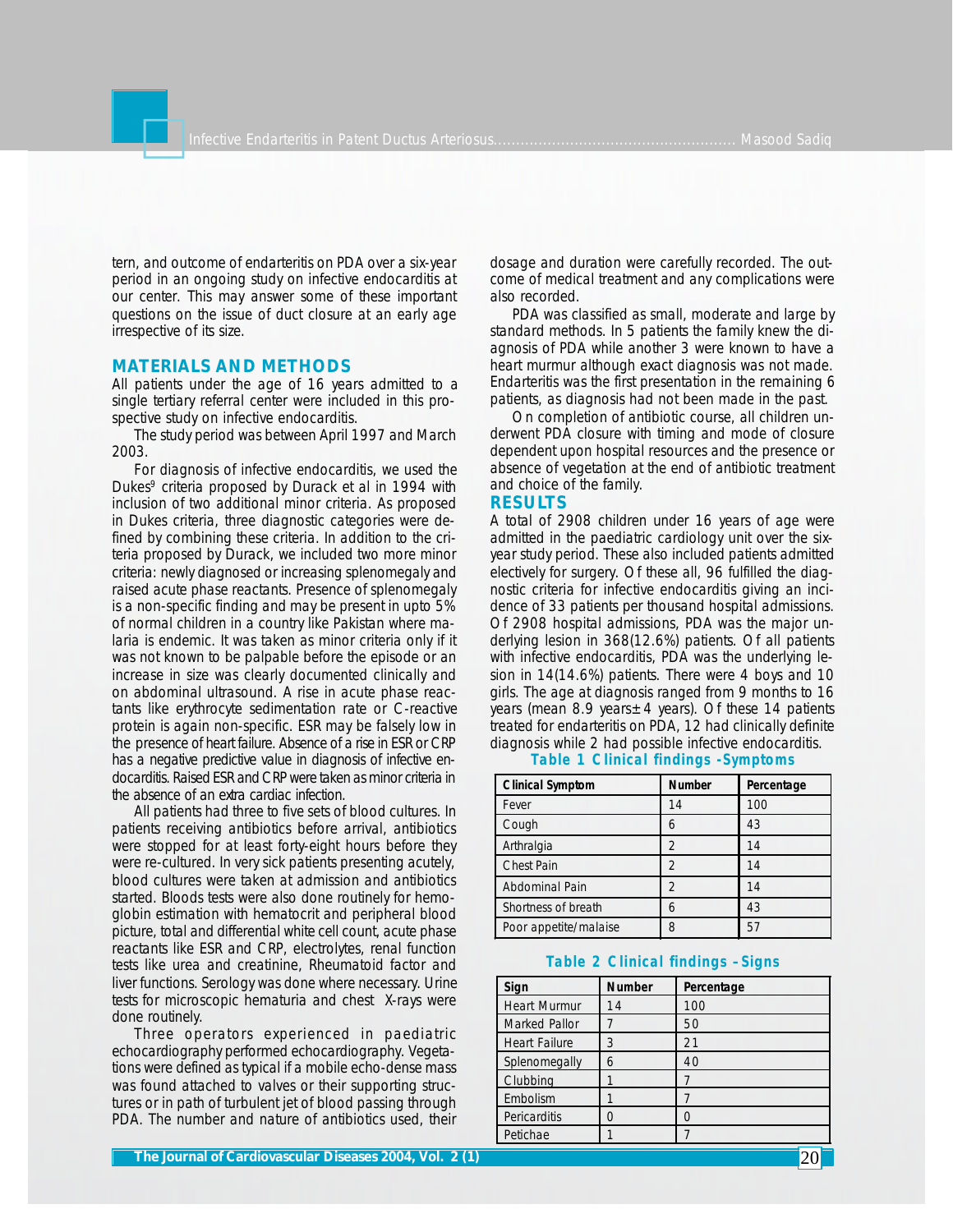As regards symptoms, fever was the presenting symptom in all patients (Table 1). The mean duration of fever prior to diagnosis was 13 days suggesting late presentation. Heart murmur was present in all patients. Pallor was another common sign and so was splenomegaly >40% patients. Other classical signs like clubbing, Osler's nodes, Janeways lesions, Roth spots and splinter hemorrhages were extremely rare (Table 2).

Cross-sectional echocardiography was able to detect vegetations in 12(85.7%) patients. The pulmonary artery side of the PDA was the site of vegetation in all patients (Figure 1). Vegetations were present on both PDA and pulmonary valve in 2 patients; one of them had moderate pulmonary stenosis as well. Blood cultures were positive in just under 50% of the patients. Streptococcus viridans was the chief isolate in 3 of 6 (50%) culture positive patients, followed by Staphylococcus aureus in 2(33%) patients (Table 3).

#### **Table 3 Organism Cultured and Outcome**

| Organism                | <b>Number</b> | Cured | I AMA |
|-------------------------|---------------|-------|-------|
|                         | $(\%)$        |       |       |
| Streptococcus viridans  | 3(21)         |       |       |
| Staphylococcus Aureus   | 2(14)         |       |       |
| Pseudomonas             | 1(7)          |       |       |
| Aeurginosa              |               |       |       |
| <b>Culture Negative</b> | 8(57)         |       |       |
| Total                   | 14            | 13    |       |

LAMA:Left against medical advice

On routine investigations, anemia was seen in 8 (57%) patients while 3 had haemoglobin below 7gm/dl. An elevated erythrocyte sedimentation rate above 20 or Creactive protein above 6 was present in all patients. Haematuria on laboratory testing was present in 3(21%) patients. Blood urea and serum creatinine was raised in 1(7%) patient. Rheumatoid factor was also raised in only 1(7%) patient.

On admission antibiotics were started considering the duration of infection and available epidemiological clues. Combination of benzyl penicillin and gentamycin was started in essentially all patients after blood cultures were taken. Where organism was suspected or proved to be staphylococcus aureus, oral Rifampicin was added. Vancomycin was added in two patients. No patient needed anti-fungal treatment. The decision to change antibiotics or add a new one was based on reports following culture or failure to respond to earlier combination. The duration of treatment was between 4 and 6 weeks in 13 patients. In 1 patient it was prolonged to 10

weeks. In another patient, the duration of treatment was less than 4 weeks as family left against medical advice after three weeks of treatment. Emergency surgery was not required in any of the patients.

Complications included phlebitis of peripheral veins, which was the most common complication in initial patients (5 patients). All patients had a central line in subsequent period. Heart failure was the presenting feature in 2 patients and one child had pulmonary embolism in the course of treatment. There were no deaths. One patient left against medical advice once improved clinically but his final outcome is not known (table 4).

| Complication       | <b>Number</b> | Percentage |
|--------------------|---------------|------------|
| Heart failure      |               | ′ ገ        |
| Pulmonary embolism |               |            |
| Renal Impairment   |               |            |
| <b>Phlebitis</b>   |               |            |

#### **Table 4 Complications**

Of 14 patients, 13 had duct closed subsequently. Eight patients underwent occlusion in cath lab while five underwent surgery without cardiopulmonary bypass (Table 5).

# **Table 5 Definitive treatment following antibiotic course**

| Pt. $#$          | Age       | Size of<br><b>PDA</b> | <b>Antibiotic</b><br>Course | <b>Definitive</b><br><b>Treatment</b>             |
|------------------|-----------|-----------------------|-----------------------------|---------------------------------------------------|
| 1.               | 16 Yrs    | < 2mm                 | 6 weeks                     | Coil Occlusion<br>(previous<br>surgical ligation) |
| $\overline{2}$ . | 2 Yrs     | 2.5 <sub>mm</sub>     | 5 weeks                     | Rashkind's<br>Umbrella device                     |
| 3.               | 8 Yrs     | 3.5 <sub>mm</sub>     | <b>6weeks</b>               | Rashkind's'<br>Umbrella device                    |
| $\overline{4}$ . | 6 Yrs     | < 2mm                 | 3 weeks                     | Left against<br>medical advise                    |
| 5.               | 08 months | 3 <sub>mm</sub>       | 6 weeks                     | Surgical Ligation                                 |
| 6.               | 11 Yrs    | 4 mm                  | 6 weeks                     | Amplatzer duct<br>Occluder                        |
| 7.               | 03 Yrs    | < 2mm                 | 4 weeks                     | Coil Occlusion                                    |
| 8.               | 15 Yrs    | $5 \, \text{mm}$      | 4 weeks                     | Amplatzer duct<br>Occluder                        |
| 9.               | $02$ Yrs  | 2mm                   | 5 weeks                     | Surgical ligation                                 |
| 10.              | 07 Yrs    | 2mm                   | 6 weeks                     | Surgical ligation                                 |
| 11.              | 04 Yrs    | 3.5 <sub>mm</sub>     | 6 weeks                     | Surgical ligation                                 |
| 12.              | 08 Yrs    | < 2mm                 | 4 weeks                     | Coil Occlusion                                    |
| 13.              | 12 Yrs    | $5.5 \text{ mm}$      | 6 weeks                     | Amplatzer duct<br>Occluder                        |
| 14.              | 14 Yrs    | 3.5 <sub>mm</sub>     | 5 weeks                     | Surgical ligation                                 |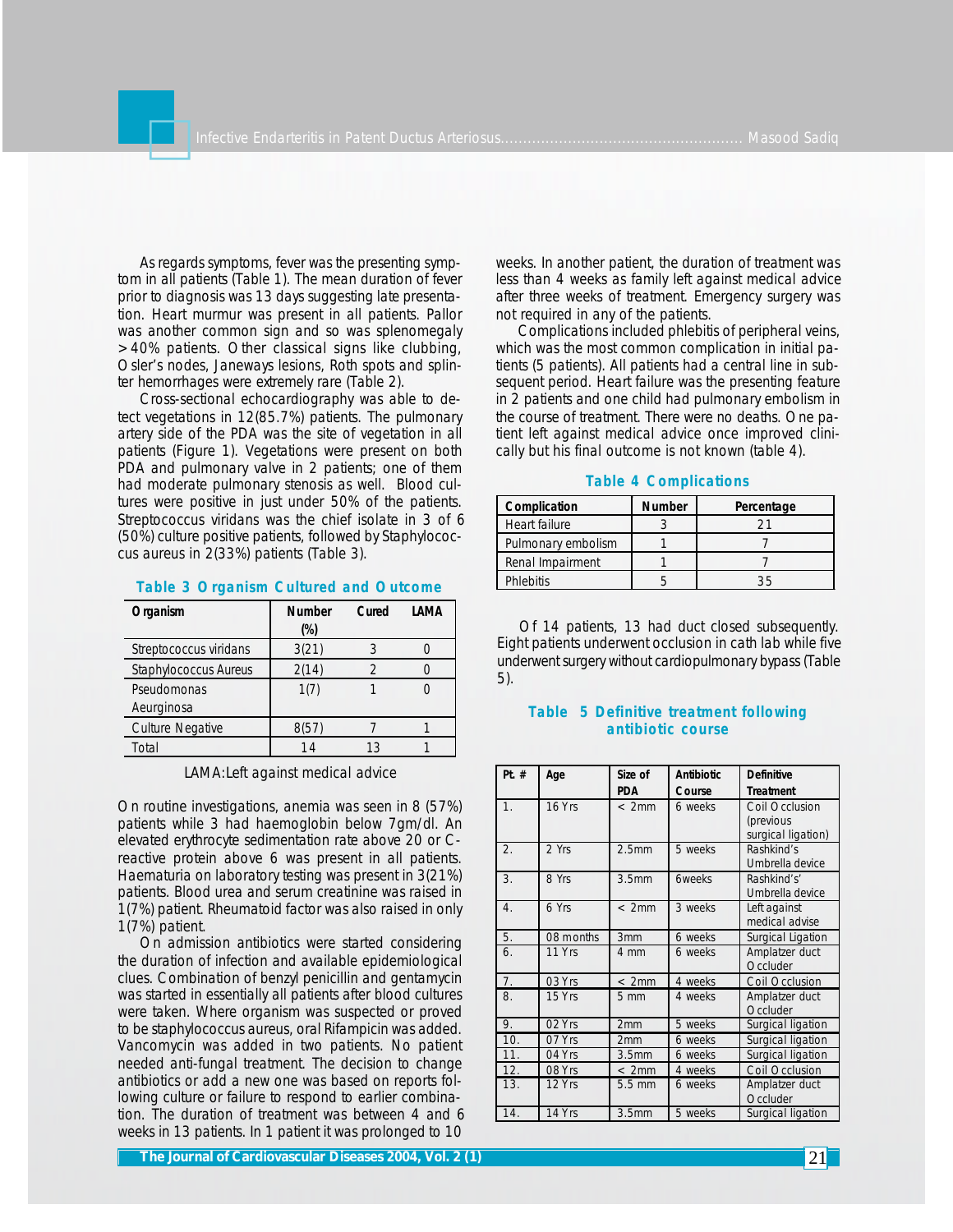

**Figure 1. Two-dimensional echocardiographic left parasternal short axis view of an 11-year old girl with large PDA showing multiple vegetations (arrows) attached to the pulmonary artery end of the PDA and hanging into the pulmonary artery.**

#### **Ao = Aorta, DAO = Descending aorta, PA = Pulmonary artery. DISCUSSION**

There is a widespread general agreement that isolated patent arterial duct should always be closed in childhood. In children with moderate ducts where there is haemodynamic disturbance in the form of left ventricular volume overload but no pulmonary hypertension, closure is justified to prevent heart failure in later life. In patients with small arterial ducts and no haemodynamic disturbances, the only argument for duct closure is the prevention of infective endarteritis.

The risk of endarteritis is however, difficult to assess, as the extent to which a policy of duct closure has modified the natural history of the disease is not clear. In the pre-antibiotic era<sup>2,3</sup> practically every case of bacterial endocarditis proved fatal and it was the commonest cause of death (45%) in these patients followed by heart failure (30%). Introduction of antibiotics showed a large reduction in the deaths from bacterial endocarditis<sup>9</sup> but unless the duct is closed, they will still be exposed to further attacks of endarteritis and to the risk of heart failure, the risk of which increases sharply with age.In many of these incidence, studies are based on poorly defined populations and biased by selection of interesting or unusual cases<sup>3</sup>. Campbell in 1968<sup>1</sup> described the natural history of persistent ductus arteriosus by collecting data from several studies and estimated that the incidence of endarteritis in the patent arterial duct was between 0.45 and 1.0 percent per annum.

Our study shows that infective endarteritis on PDA is **The Journal of Cardiovascular Diseases 2004, Vol. 2 (1) 2004 2004, 2 (1) 22 22** 

still an important cause of hospital admission with a much higher incidence of 4.8 patients per 1000 hospital admissions in children under 16 years of age admitted to a paediatric cardiology referral center. Such high incidence has never been reported in the literature in the recent times<sup>5-7,10-13</sup>. Huggons and Qureshi reported personal communications from 31 European cardiologists with a combined experience of over 10 years of around 5500 new cases of patent arterial duct in children and 300 in adults. It revealed only four cases of endarteritis in children (all older than 10 years of age) and one in an adult<sup>6</sup>. Thilen and Astrom-Olsson described an incidence of endarteritis in a defined population from their region and reported no case of duct endarteritis from 1980 to 1994<sup>5</sup> . This high incidence in our study may partly be due to the fact that our data is from a purely cardiac hospital as opposed to the data generated in the literature, which was based on population studies, or general paediatric hospitals. Of 2908 hospital admissions, PDA was the major underlying lesion in 368(12.6%) patients and of all patients with infective endocarditis (96); PDA was the underlying lesion in 14(14.6%) patients. The other reasons for such high incidence may be referral to a single tertiary center for paediatric cardiology for a large population of over 40 million, non-existent mechanisms of prevention, delay in seeking treatment due to poor financial status, lack of proper health delivery system and poor knowledge among medical professionals in terms of how to treat fever in patients with underlying heart disease<sup>8</sup>.

The size of the duct is one of the important risk factors as not every patient with a duct carries the same risk for endarteritis. Scharader and Kadel<sup>4</sup> debated the closure of a small duct with insignificant left to right shunt as in a series of 100 adults with patent arterial ducts, all six with endarteritis had haemodynamically significant moderate or large ducts. They rightly debated that these patients would have warranted closure on haemodynamic grounds alone. Similarly study by Latson et al<sup>14</sup> showed that large native ducts or ducts with significant residual flow after attempted closure in animals are at increased risk of endarteritis than ducts with small amounts of residual flow after attempted occlusion. In our study, however, majority of the children (8 out of 14) had small, haemodynamically insignificant arterial duct. One of these was a 16-year old boy who initially had a large duct and underwent surgical ligation. He developed endarteritis 6 weeks following ligation and was found to have a small residual leak. Our data supports that all ducts irrespective of the size need closure to avoid risk of endocarditis. Endarteritis has also been reported on a clinically silent duct in the literature<sup>15</sup>. Finding of a silent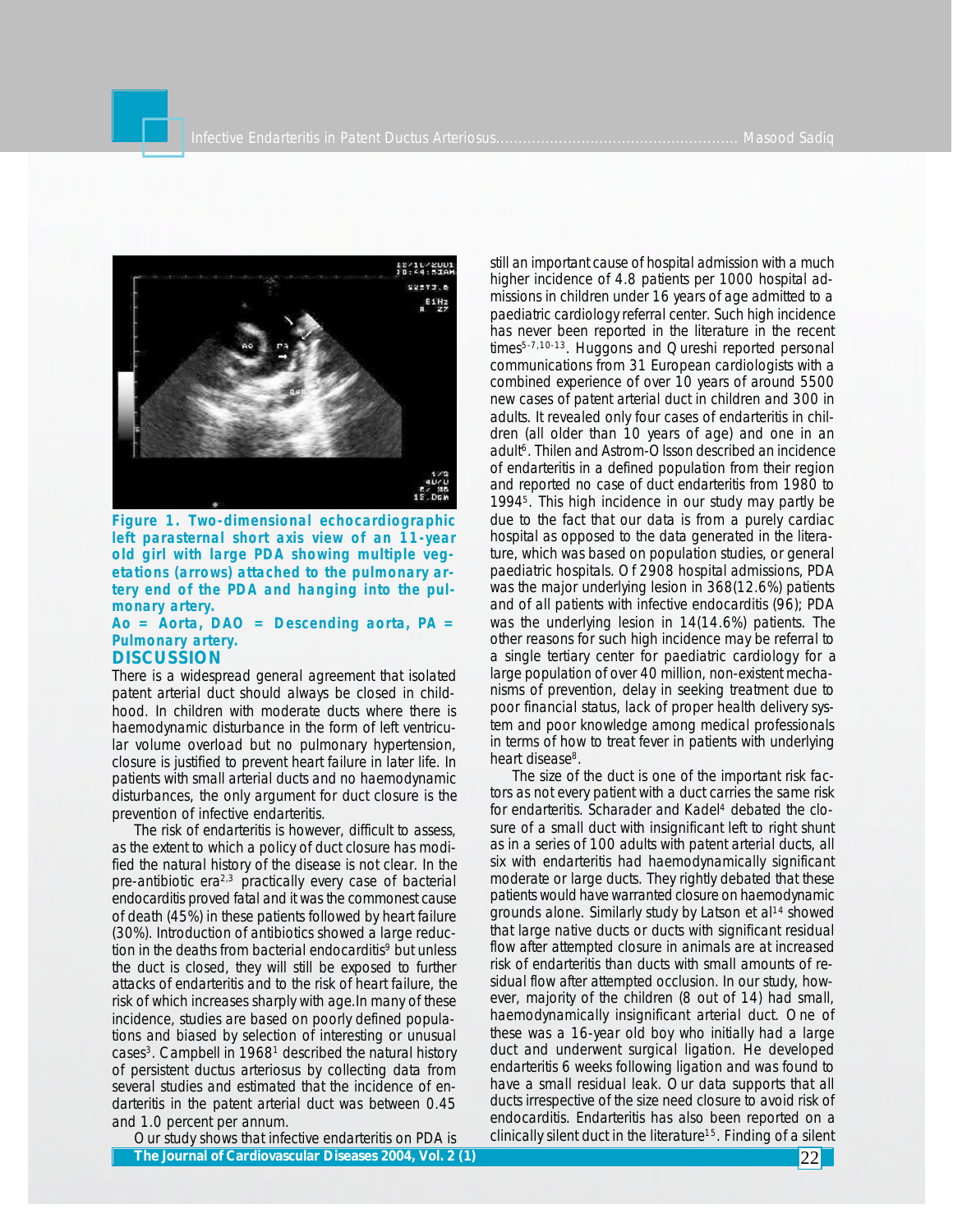duct as an incidental finding on a routine colour Doppler is not uncommon and routine closure in these, however, cannot be justified as a policy.

Spontaneous closure of arterial duct is well recognized throughout life although less so after first year of life. Campbell measured the patient years as number of patients multiplied by the average number of years they were under observation. Taking all series together, 11 examples in 1842 patient-years gave an annual spontaneous closure rate of 0.6 percent per annum. Campbell calculated that 15% would have closed by 30 years of life and  $20\pm3$  percent by the age of 60. It has been observed that majority of patients reported in the literature with endarteritis are older children or adults<sup>3,4</sup>. Of 4 children with endarteritis reported through personal communication by Huggon and Qureshi<sup>6</sup> all were older than 10 years of age. Atheromatous changes in relation to the duct and differences in oral bacterial flora have been suggested as possible reasons for this susceptibility<sup>3</sup>. This overall low incidence in the recent past may be partly or wholly due the fact that majority of ducts are closed in the very young age irrespective of their size. Catheter closure of PDA was done at mean age of 2.4 years by using Gianturco coils<sup>16</sup> and median age was  $3.96$  years in the European Registry using Rashkind's device<sup>17</sup>. In our study 7 (50%) children were under the age of 7 years, one being 6 month old. This shows that, however rare endarteritis may be, no age is immune from it.

The complications of endarteritis include heart failure, septic emboli causing pulmonary embolism and lung abscess, mycotic aneurysms and very rarely death. In our study three children presented with heart failure and one child developed pulmonary embolism leading to lung abscess and required ten weeks of antibiotics. In preantibiotic era every case of endarteritis proved fatal. Now death will be extremely rare but hospital admission and intravenous antibiotics for 4 to 6 weeks with potential complications justifies treatment of arterial duct, which carries minimal morbidity and almost zero mortality.

It has been reported that ductus region becomes fragile following endarteritis and it may be difficult controlling haemorrhage in such patients<sup>18</sup>. Endopulmonary approach using full cardiopulmonary bypass has been

# recommended for these patients and those where ductus is associated with other cardiac malformations<sup>19</sup>. We delayed closure of arterial duct by a minimum of three months following the completion of antibiotic treatment and all closures were uneventful. In three patients where vegetations did not disappear completely, we empirically waited longer, 6 months or more and these three had surgical ligation rather than occlusion minimizing risk of possible dislodgement of the healed vegetation.

In a disease requiring long-term antibiotic therapy there are serious cost implications in a developing country where there is no medical insurance and state cannot provide free medical treatment. We used penicillin and gentamycin combination, which is fairly cheap and also recommended<sup>20</sup>. Although we were not carrying out minimal inhibitory concentrations on any organism, streptococcus viridans responded to standard antibiotic regimens in almost all patients. Rifampicin is an excellent antistaphylococcal drug when given in combination with other drugs. Its use in general is avoided to discourage drug resistance considering a large population with tuberculosis. We used oral Rifampicin as the third drug in patients with culture positive staphylococcus aureus or those not responding to the above-mentioned combination. Its use is quite justified in these selected patients requiring a six-week treatment. This was a major factor, which kept the cost of treatment low.

While improvement in overall socioeconomic status of the community and improvements in health delivery system as a whole may avoid delays in diagnosis and treatment, infective endocarditis remains an important disease with a high hospital incidence in our set up. This study clearly shows that endarteritis remains an important complication in children with patent arterial duct. No size and age are immune to the development of this important complication. Treatment with intravenous antibiotics is successful in almost all patients. Ductus can be closed 3 to 6 months after medical treatment by cardiac catheterisation or surgery without cardiopulmonary bypass. All patent arterial ducts (except truly silent duct) should be closed irrespective of their size and age of the patient.

# **REFERENCES**

1. Campbell M. Natural History of persistent ductus arteriosus. Br Heat J 1968;30:4-13.

2. Bullock LT, Jones JC, Dolley FS. The diagnosis and the effects of ligation of the patent ductus arteriosus. J Pediat 1939;15:786.

3. Keys A, Shapiro MJ. Patency of the ductus arteriosus

**The Journal of Cardiovascular Diseases 2004, Vol. 2 (1) 23 2004, 23 23** 

in adults. Am Heart J 1943;25:158-86.

4. Schrader R, Kadel C. Persistent ductus arteriosusshould it be closed in asymptomatic adults with a small ductus and insignificant left to right shunt. Z Kardiol 1993;82:463-7.

5. Thilen U, Astrom-Olsson K. Does the risk of infective endocarditis justify routine patent ductus arteriosus closure. Eur Heart J 1997;18:503-6.